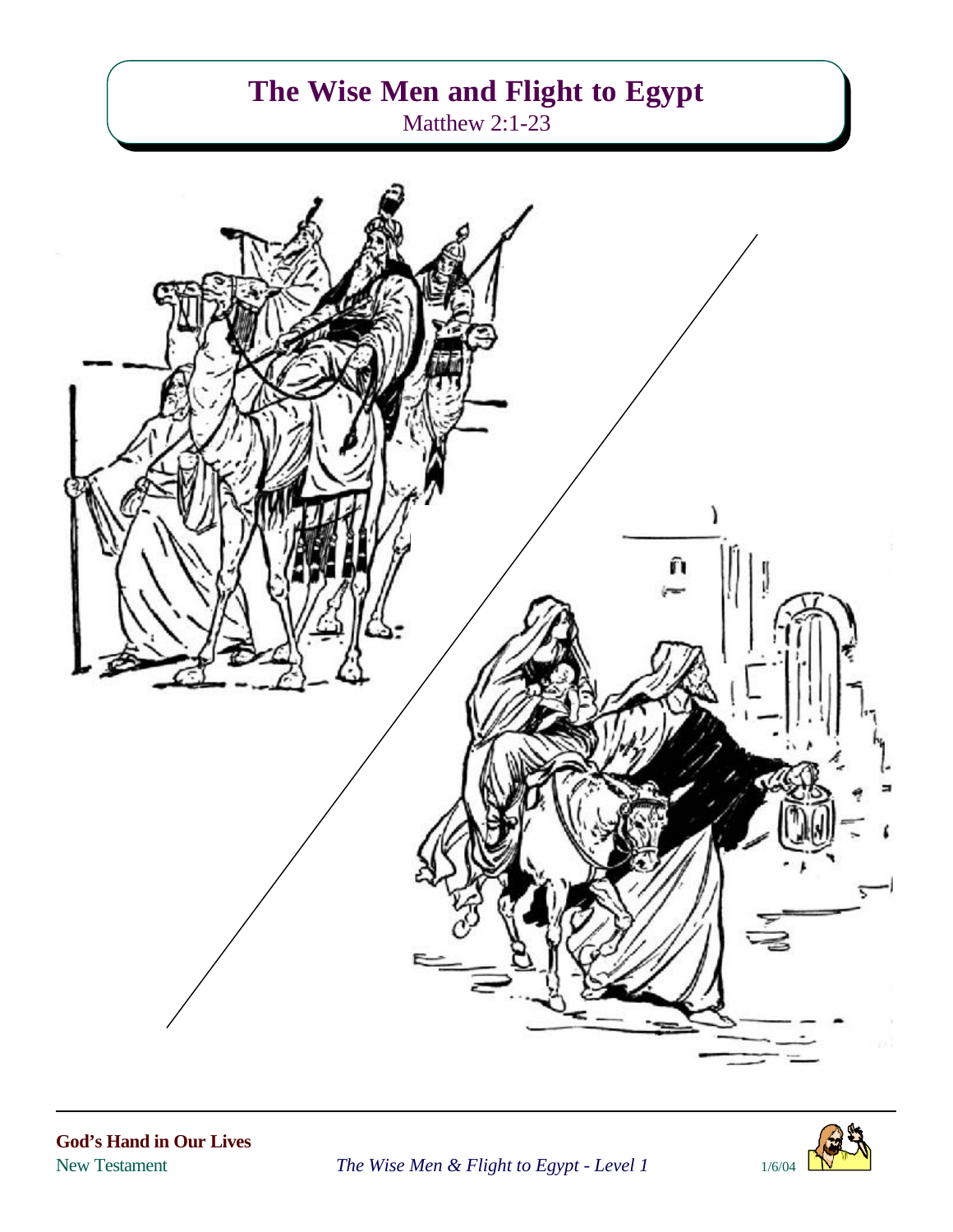## **The Story**

What gift would you have given Baby Jesus if you could have visited the newborn King? Today we will hear about some wise men who came from very far away to praise the Savior, Jesus, and to bring Him gifts. Those costly gifts would also help Joseph, Mary and Jesus travel and live in far away Egypt. Why did they go to Egypt? Listen and you will learn.

After Jesus had been born, wise men from the East came to Jerusalem and said, "Where is the King of the Jews who was born? We have seen His star in the East and have come to worship Him."

Herod, the king of Judea, did not like hearing this. Would this King take over his job? Herod called together people who knew the Bible and asked them to find where the Christ was to be born.

The Bible, in the book of Micah, told them that Jesus was to be born in Bethlehem.

Herod secretly found out when the wise men had seen the star and he told them to go to Bethlehem where they would find the Child. Herod lied to the wise men and said, "Go and find the Child and come back and tell me where He is so that I can go and worship Him also."

The wise men left, following the star they had seen in the East. The star stopped over the place where Jesus was living. The wise men were very happy to see the star and follow it!

They came to the house where Jesus was now living and they fell down before the Savior and worshiped Him. They also gave Him expensive gifts of gold, frankincense, and myrrh.

God sent a dream to warn the wise men not to go back and tell King Herod where Jesus was living. The wise men went home a different way.

An angel also came to Joseph in a dream and said, "Get up, take the young Child and Mary and go to Egypt and stay there until you are told to return. King Herod is going to try to find Jesus to kill Him." Joseph, Mary and Jesus left that night to go to Egypt.

When King Herod realized the wise men were not coming back to tell him where Jesus was living, he was very angry. Herod ordered that all baby boys who were two years old and younger should be killed. It was good that Mary and Joseph took baby Jesus to Egypt.

After King Herod died, an angel told Joseph it was safe to go back home. The family moved to Nazareth, just as it is told in the Bible.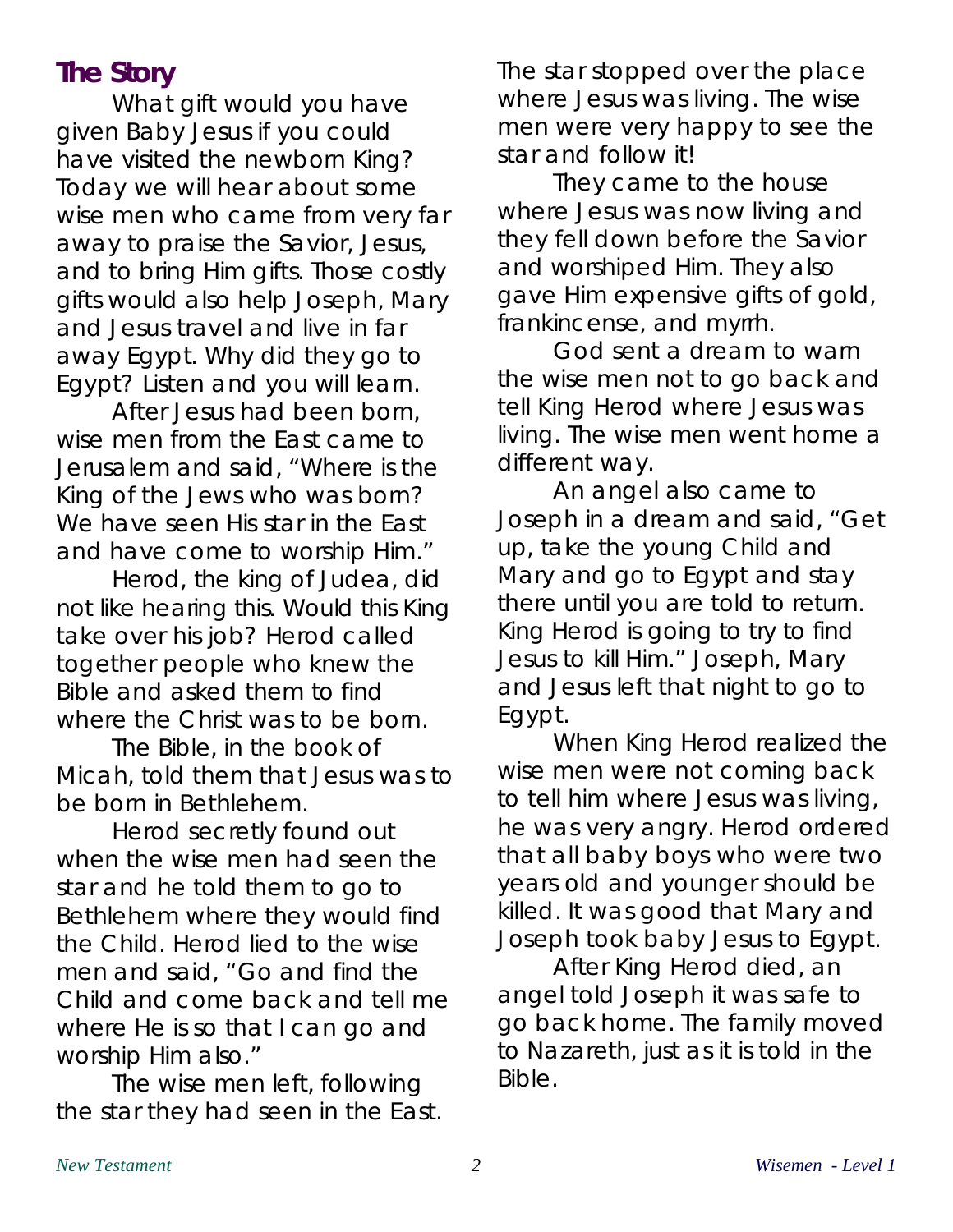Activity One - Use the words in the box to complete the sentences.

|    | gifts |                                                                | Egypt wise men                                        | Jesus | star | safe |  |
|----|-------|----------------------------------------------------------------|-------------------------------------------------------|-------|------|------|--|
|    |       |                                                                | 1. King Herod heard about J_________ being born.      |       |      |      |  |
|    | 2.    |                                                                | He told the $W_1$ $M_2$ $M_3$ to find the baby Jesus. |       |      |      |  |
|    | 3.    | The wise men followed God's special $st$ _______ to Bethlehem. |                                                       |       |      |      |  |
| 4. |       | When they found Jesus they worshiped Him and gave Him          |                                                       |       |      |      |  |
|    | 5.    |                                                                |                                                       |       |      |      |  |
|    |       | King Herod wanted to hurt Jesus but God kept Him S             |                                                       |       |      |      |  |
|    | 6.    | Joseph took Mary and Jesus to live in E<br>until God           |                                                       |       |      |      |  |

### 6. Joseph took Mary and Jesus to live in  $\underline{\mathsf{E}}$  \_\_\_\_\_\_\_\_\_\_\_\_ until God told them they could move home.

## **Passage**

# **"Put your trust in the Lord." Psalm 4:5**